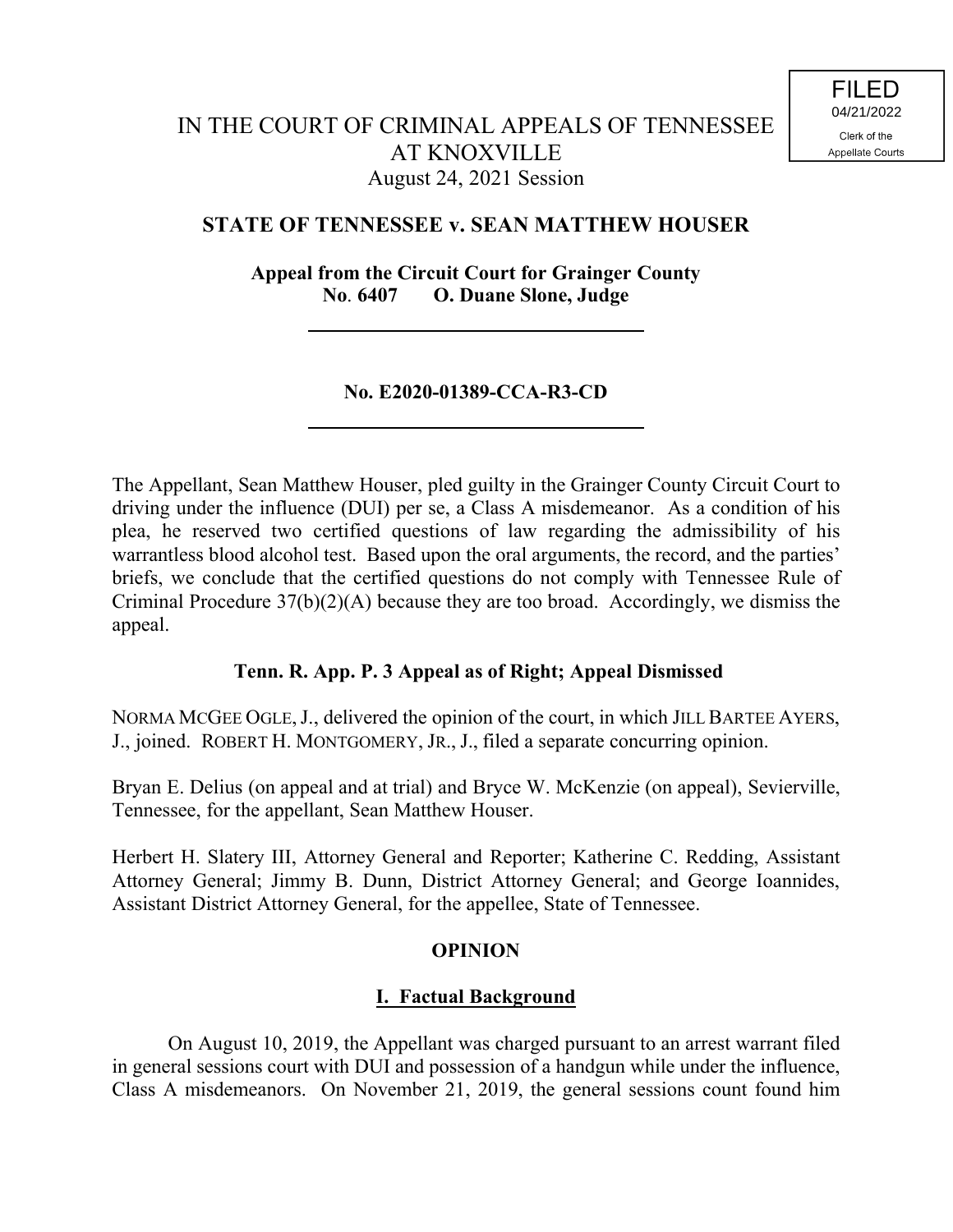guilty of the offenses. The Appellant appealed his convictions to the circuit court for a trial de novo and filed a motion to suppress the results of his blood alcohol test, which had been obtained pursuant to a warrantless blood draw.

At the suppression hearing, Dylan Reed, an agent with the Tennessee Bureau of Investigation (TBI), testified for the State that on August 10, 2019, he was a trooper with the Tennessee Highway Patrol. About 2:00 a.m., Trooper Reed was "doing paperwork" when he heard a loud "pop." He looked to the roadway and saw "a car that [had] just hit its brakes and two hub caps were rolling." Trooper Reed drove to the car, which had stopped on the side of the road, and encountered the Appellant. The Appellant's right rear tire was completely flat, and his right front tire "was bent but wasn't flat." The Appellant told Trooper Reed said that he had hit the curb because he was "looking at the school."

Trooper Reed testified that the weather conditions were clear and dry and that the roadway was a straight, two-lane road. Another officer arrived at the scene, and both of the officers agreed that they smelled "the odor of intoxicating beverage." Trooper Reed asked the Appellant to perform the following field sobriety tests: the horizontal gaze nystagmus test, the walk-and-turn test, the one-leg stand test, the Romberg test, and the finger-to-nose test. Trooper Reed said that the Appellant showed multiple "clues" of impairment on all of the tests and and that he and the other officer decided the Appellant had been driving under the influence. Trooper Reed arrested the Appellant, advised him of his Miranda rights, and read an implied consent form to him. Trooper Reed said that the Appellant waived his rights and "did consent." Trooper Reed identified the Appellant's signed "Tennessee Blood and/or Breath Consent Advisement" form and the trooper's "Alcohol/Toxicology Request" form, and the State introduced both forms into evidence.

Trooper Reed testified that he searched the Appellant's car. He found a Cannonball Blast alcoholic beverage with a broken seal in a cooler on the passenger-side floorboard and found a handgun in the glovebox. An emergency medical technician arrived at 2:49 a.m. and collected two samples of the Appellant's blood in the back of an ambulance. Trooper Reed said that he did not recall the Appellant saying anything about a needle during the blood draw and that the Appellant was cooperative. The Appellant continued to comply with the trooper's instructions and never withdrew his consent. Trooper Reed explained that the Appellant appeared to know "what was going on," was not "incoherent," "understood all the questions" Trooper Reed asked, and "spoke fluently." Trooper Reed said he had "no doubt" that the Appellant consented to the blood draw.

Trooper Reed testified that an in-car video camera recorded his interactions with the Appellant. The State played a portion of the recording for the trial court and admitted the recording into evidence. The recording confirmed that Trooper Reed had the Appellant perform several field sobriety tests. After the tests, Trooper Reed arrested him and read Miranda warnings and an implied consent form to him. The Appellant waived his rights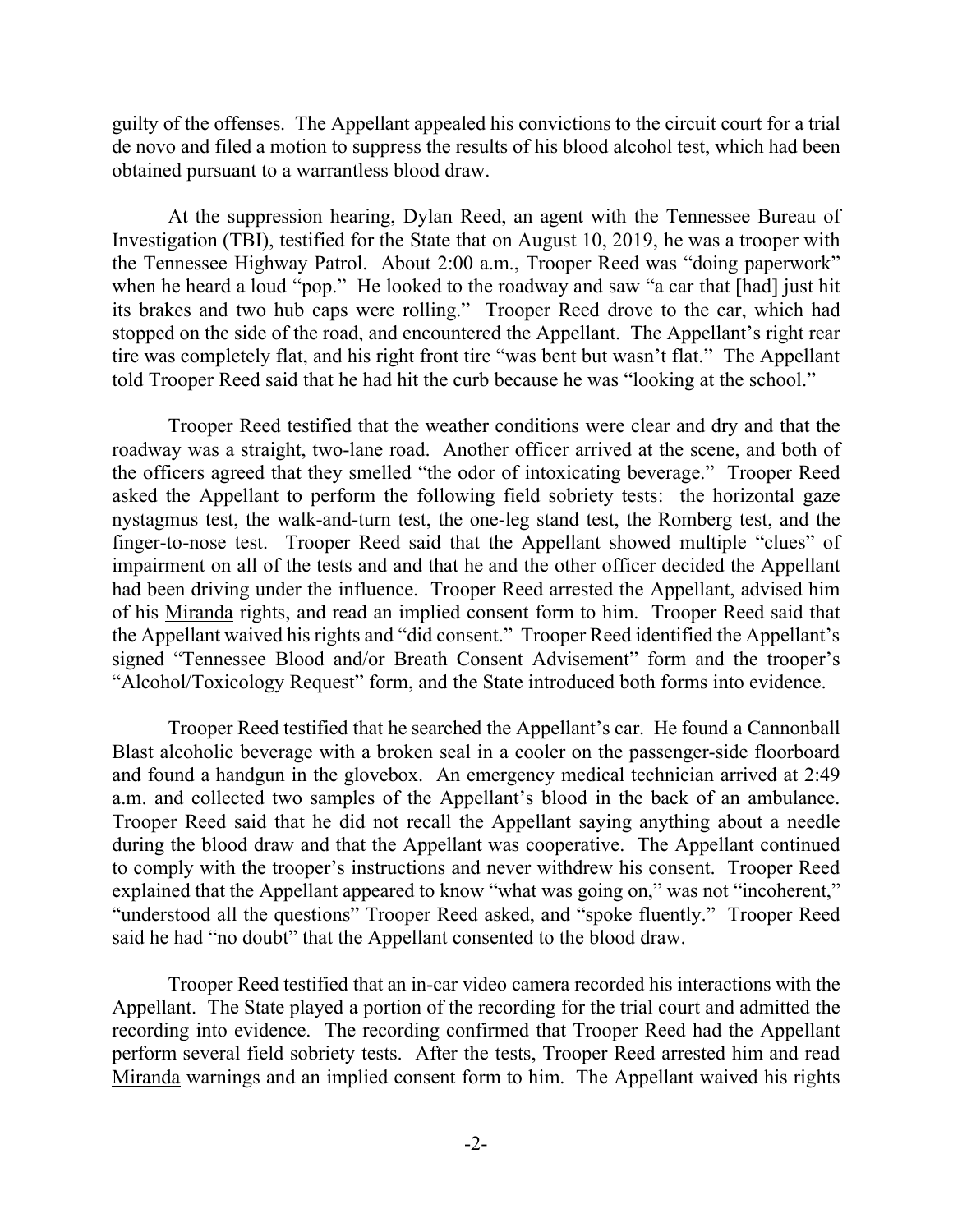and consented to a breath or blood test. The Appellant told Trooper Reed that he had chewing tobacco in his mouth, so Trooper Reed advised him that a blood test would be necessary due to the tobacco. The Appellant asked if a needle would be used, and Trooper Reed said that a needle would have to be used to collect the blood sample. The Appellant said he did not like needles but did not withdraw his consent.

On cross-examination, Trooper Reed acknowledged that in 2017, the Department of Safety updated its implied consent form. Defense counsel showed a copy of the updated form to the trooper, and he said he did not think he had ever seen the form previously. Trooper Reed acknowledged that the updated form advised defendants that obtaining a blood sample "may involving inserting a needle beneath my skin and into my veins." He also acknowledged that he did not advise the Appellant about the use of a needle when he obtained the Appellant's consent for the blood draw.

Trooper Reed testified that when he first encountered the Appellant, the Appellant was removing items from the trunk of his car and was beginning to change the flat tire. Trooper Reed acknowledged that the Appellant "had all the fine motor skills that he needed to do that" and that the Appellant "wasn't fumbling around at all." The Appellant presented his driver's license and concealed carry permit to the trooper and did not have any trouble doing so. Trooper Reed said that the Appellant initially consented to a breath test. However, Trooper Reed then "advised him that I wanted blood due to the tobacco in his mouth." Defense counsel asked, "But you never said, Do you consent to blood?" Trooper Reed answered, "Never said those exact words." Trooper Reed acknowledged that the Appellant signed the implied consent form about thirty minutes after the blood draw. When Trooper Reed asked the Appellant for consent to search his vehicle, the Appellant responded that he would "rather not."

At the conclusion of the hearing, the trial court noted that on the night of the stop, the Appellant was "very coherent," was "able to communicate well with the officer," had very good "dexterity," followed directions well, and understood what the officer said to him. The trial court further noted that the Appellant "even refused to give consent to search his vehicle when asked to by the officer." The trial court found that while Trooper Reed initially informed the Appellant that the Appellant would be taking a breath test, the officer "clearly advised this defendant that it would be a blood test because of the tobacco." The trial court found that the Appellant knowingly and voluntarily consented to the blood draw and denied his motion to suppress.

Subsequently, the Appellant pled guilty to DUI per se and received a sentence of eleven months, twenty-nine days to be served as forty-eight hours in jail followed by supervised probation. Pursuant to the plea agreement, the State dismissed the charge of possession of a handgun while under the influence, and the Appellant reserved two certified questions of law: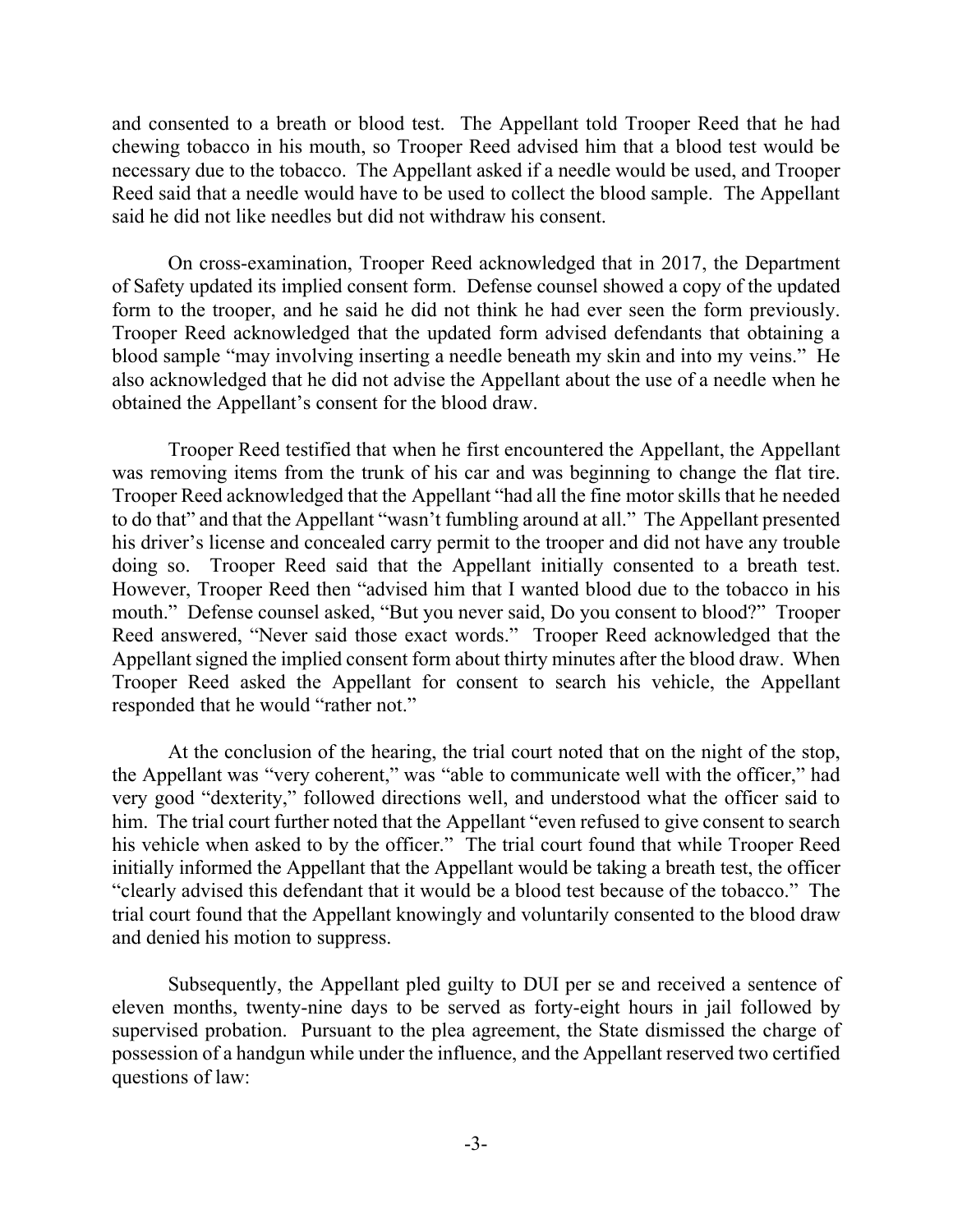(1) Whether the trial court erred in denying the [D]efendant's motion to suppress the result of blood testing of a blood sample obtained from the [D]efendant without a warrant in violation of the [D]efendant's rights under the Fourth Amendment of the United States Constitution and Article I, Section 7 of the Tennessee Constitution, when no exception to the warrant requirement existed.

(2) Whether the trial court erred in finding that the [D]efendant knowingly and voluntarily consented to a blood draw.

#### **II. Analysis**

The Appellant contends that the trial court erred by denying his motion to suppress because the warrantless blood draw violated his rights under the Fourth Amendment to the Unites States Constitution and article I, section 7 of the Tennessee Constitution. He asserts that no exception to the warrant requirement existed for obtaining his blood sample and that the trial court erred by finding that he knowingly and voluntarily consented to the blood draw. The State responds that the court did not err because the Appellant gave voluntary consent. We conclude that that we do not have jurisdiction to address the merits of the Appellant's claims because his certified questions are overly broad.

Tennessee Rule of Criminal Procedure 37(b)(2)(A) provides that an appellant may appeal from any judgment of conviction occurring as a result of a guilty plea if the following requirements are met:

(i) the judgment of conviction or order reserving the certified question that is filed before the notice of appeal is filed contains a statement of the certified question of law that the defendant reserved for appellate review;

(ii) the question as stated in the judgment or order reserving the certified question identifies clearly the scope and limits of the legal issue reserved;

(iii) the judgment or order reserving the certified question reflects that the certified question was expressly reserved with the consent of the state and the trial court; and

(iv) the judgment or order reserving the certified question reflects that the defendant, the state, and the trial court are of the opinion that the certified question is dispositive of the case[.]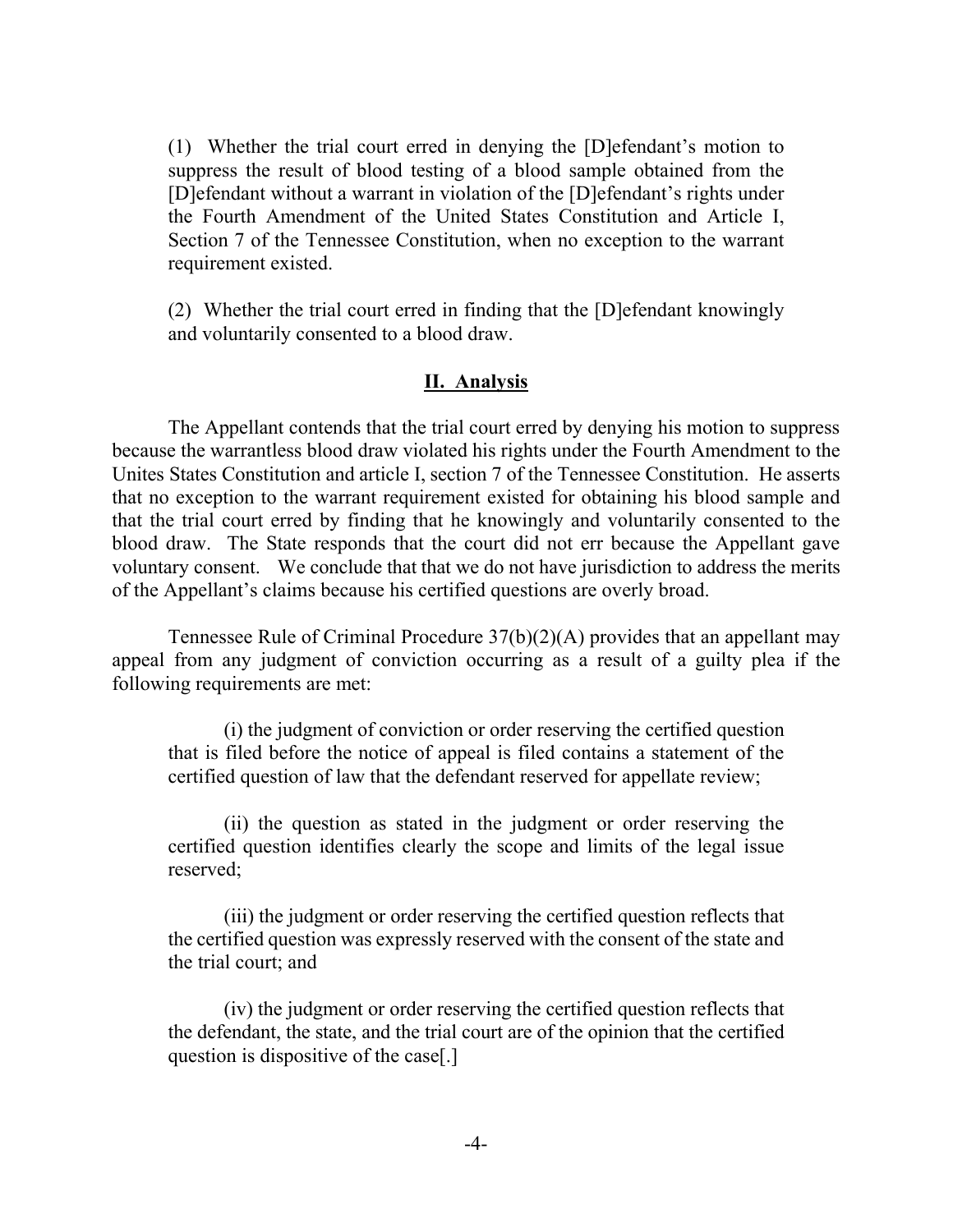In State v. Preston, 759 S.W.2d 647, 650 (Tenn. 1988), our supreme court explicitly provided prerequisites to appellate consideration of a certified question of law under Rule 37(b)(2). The court stated:

Regardless of what has appeared in prior petitions, orders, colloquy in open court or otherwise, the final order or judgment from which the time begins to run to pursue a T.R.A.P. 3 appeal must contain a statement of the dispositive certified question of law reserved by defendant for appellate review and the question of law must be stated so as to clearly identify the scope and the limits of the legal issue reserved.

Moreover, the failure to reserve a certified question of law properly pursuant to the requirements in Preston will result in this court's dismissal of the appeal. State v. Robert Glenn Hasaflook, No. M2012-02360-CCA-R3-CD, 2013 WL 4859577, at \*3 (Tenn. Crim. App. at Nashville, Sept. 12, 2013) (citing State v. Troy Lynn Woodlee, No. M2008-01100- CCA-R3-CD, 2010 WL 27883, at \*2 (Tenn. Crim. App. at Nashville, Jan. 6, 2010)).

We do not think that the Appellant's certified qestions clearly identify the "scope and limits of the legal issue." State v. Long, 159 S.W.3d 885, 887 (Tenn. Crim. App. 2004). At the suppression hearing, defense counsel argued that the Appellant initially consented to a breath test and that he never consented to the blood test or declined consent for the blood test when he said he did not like needles. However, the Appellant's certified questions of law say nothing about how his blood was obtained without his consent or how the trial court erred by finding that his consent was involuntary. As this court has explained,

certified questions of law which fail to narrowly construe the issues and identify the trial court's holding do not provide an adequate basis for our review. See State v. Treat, No. E2010-02330-CCA-R3-CD, 2011 WL 5630804, at \*5 (Tenn. Crim. App. 2011) (holding that a certified question that did not "articulate the reasons previously relied upon by the Defendant in support of his arguments [and did] not describe the trial court's holdings on the constitutional issues presented" was overly broad); State v. Hawks, No. W2008-02657-CCA-R3-CD, 2010 WL 597066, at \*5 (Tenn. Crim. App. 2010) (holding that the certified question was overly broad because it did not specify what police action rendered the search and arrest unconstitutional, and did not adequately set forth the legal basis for the claim); see also State v. Horton, No. W2008-01170-CCA-R3-CD, 2009 WL 2486173, at \*4 (Tenn. Crim. App. 2009) (holding that the certified question was framed too broadly such that the appeal court would have to conduct a complete overview of search and seizure law to answer it, which the court declined to do).